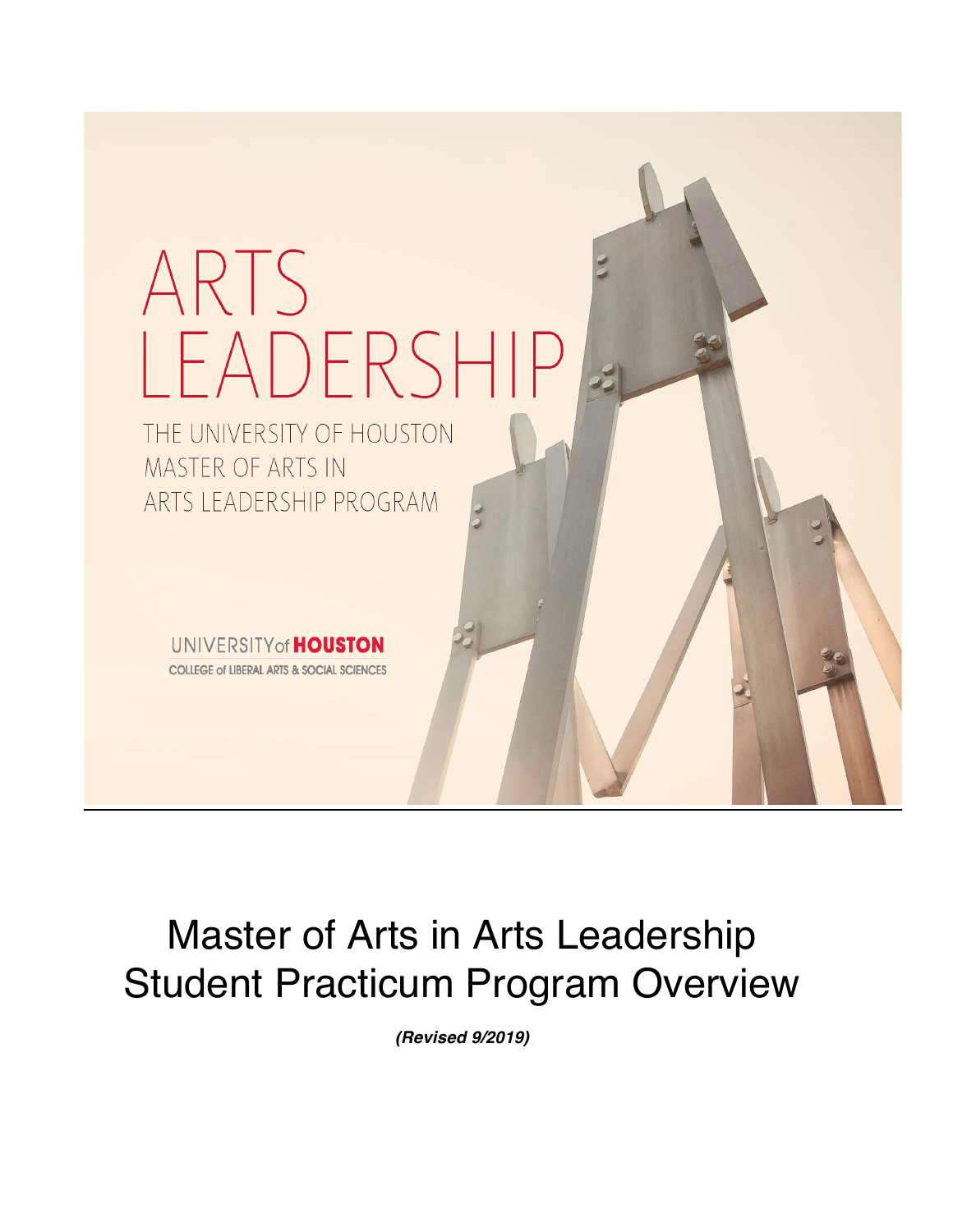# **ARTS LEADERSHIP STUDENT PRACTICUM PROGRAM**

## **Practicum Mission Statement**

To prepare graduate students from the MA in Arts Leadership Program through professional management and leadership experiences and to be the preferred source for arts professionals in the arts and cultural sector at the local and national level.

# **Arts Leadership Program**

The Master of Arts in Arts Leadership Program in the Kathrine G. McGovern College of the Arts at the University of Houston takes an entrepreneurial approach to preparing creative professionals to launch, administer and maintain arts organizations of all sizes. The degree program provides advanced study in the management and promotion of arts organizations across various disciplines. Students enrolled full-time can complete the degree requirements in two years. Those who wish to continue fulltime or part-time employment during the day may complete this program as courses will be offered during evening hours.

The degree requires 36 semester credit hours of coursework and a final Practicum placement. It consists of 15 hours of required specialty courses and 15 hours of free electives, largely selected from a variety of courses regularly taught in the Schools of Art, Music, Theatre and Dance; The Valenti School of Communications; The Bauer School of Business; and the School of Public Administration. The final requirement is a 6-credit-hour Practicum project.

All students will be required to complete a project-based Practicum within an established, professional arts organization or related agency or business preferably in the greater Houston area. The students will have access — through guest lecturers, workshop and panels, both in class and through community engagement — to interact with local and national leaders of distinction in the fields of arts, entertainment and culture.

The Master of Arts in Arts Leadership Program strives to develop and cultivate the next generation of influential leaders in the fields of arts and entertainment.

# **Purpose**

The MA in Arts Leadership Student Practicum Program at the University of provides the student with a meaningful, intensive on-the-job experience in preparation for a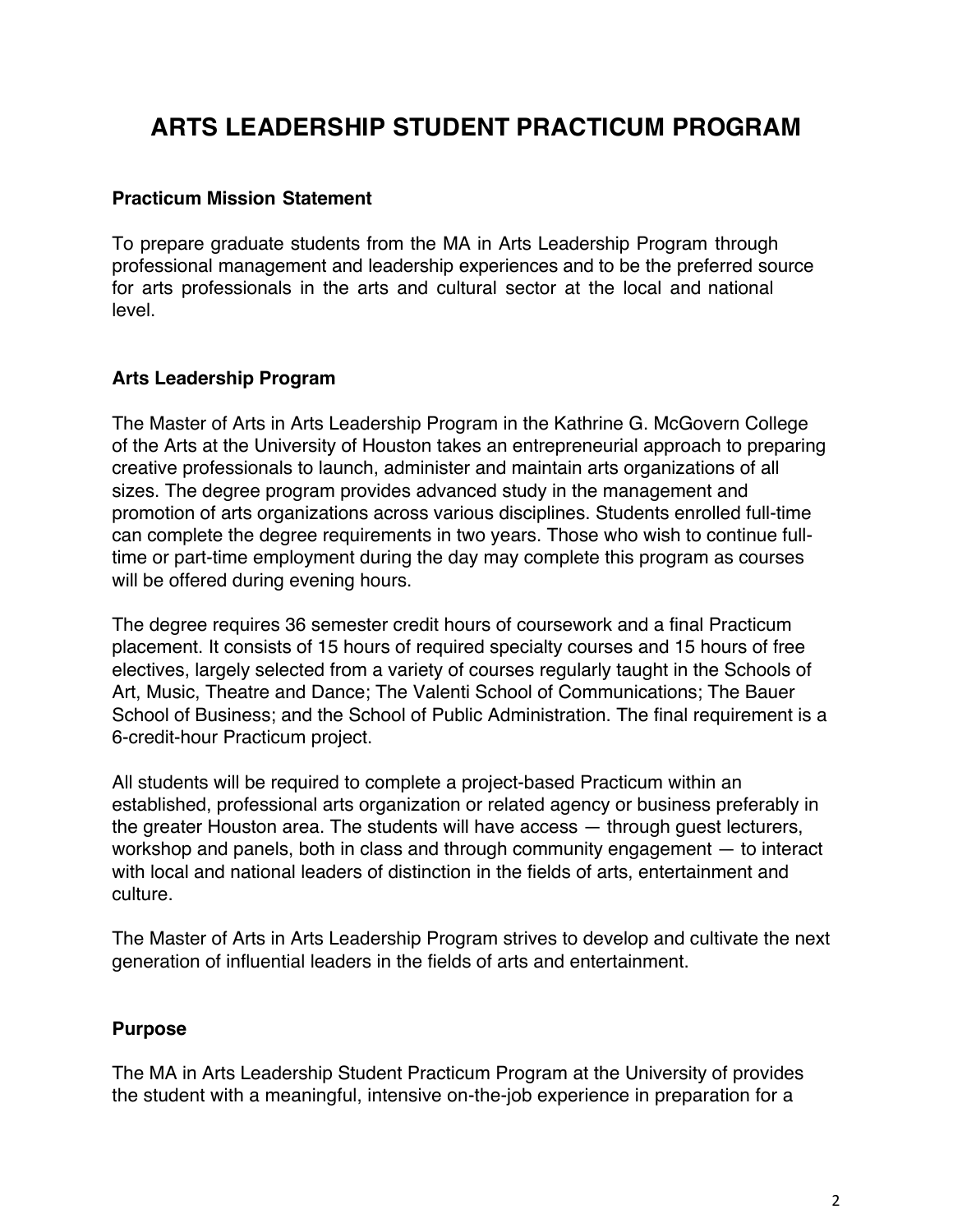leadership position while maintaining a student role. It also provides the host organization with the opportunity to train and utilize future professionals in the nonprofit and for-profit arts sectors. Different than an internship, the M.A. in Arts Leadership Program Practicum is focused in scope to provide students processes to hone in various skills that will serve to launch and fulfill their professional aspirations.

A Practicum Project is designed to give hands-on managerial and administrative experience through a 6-credit hour project with a professional organization, business or agency on campus or in the community. During the Practicum, the student is expected work 300 hours on the project in total. Time spent on the project should be divided however it works best for the student and the organization.

Practicum projects can be completed at any time during the academic semesters of the MA Program or during the summer/winter breaks. A minimum of 15 core credit hours must be completed within the MA in Arts Leadership Program before the student undertakes the actual fieldwork, although the planning phase may begin earlier. The program will maintain a formal relationship with a core group of potential host organizations that have been selected for their willingness to work with graduate students.

Students are prepared to work in areas of management, education, research and evaluation, program development, advancement and exhibition/project/production design, among others. Students, with the guidance of program staff and instructors, select their practicum sites carefully after extensive consideration of the state of the field and how they view their strengths and interests relative to the development of the arts. Students, with faculty guidance, seek their practicum placement with the goal of contributing significantly to the organization's mission as well as to their own learning and research objectives. These Practicum placements are unpaid positions unless the host organization chooses to provide compensation, a stipend or reimbursements for expenses.

A successful Practicum includes substantial input and mentoring from the departmental academic advisor, UH Program Director and the organization (agency) supervisor.

Participants will take the content learned from the courses and apply it in a practical way to complete a leadership project in the identified arts or cultural organization. This capstone course requires participants to complete a comprehensive strategiclevel project for the organization. The practicum will culminate with a written paper and oral presentation to the UH Arts Leadership instructors and leaders from the host arts organization. Participants will have up to 2 semesters (300 working hours) to complete the project. Students must enroll in ARLD 6691 resulting in 6-credit hours toward the students Master of Arts (MA) degree in Arts Leadership.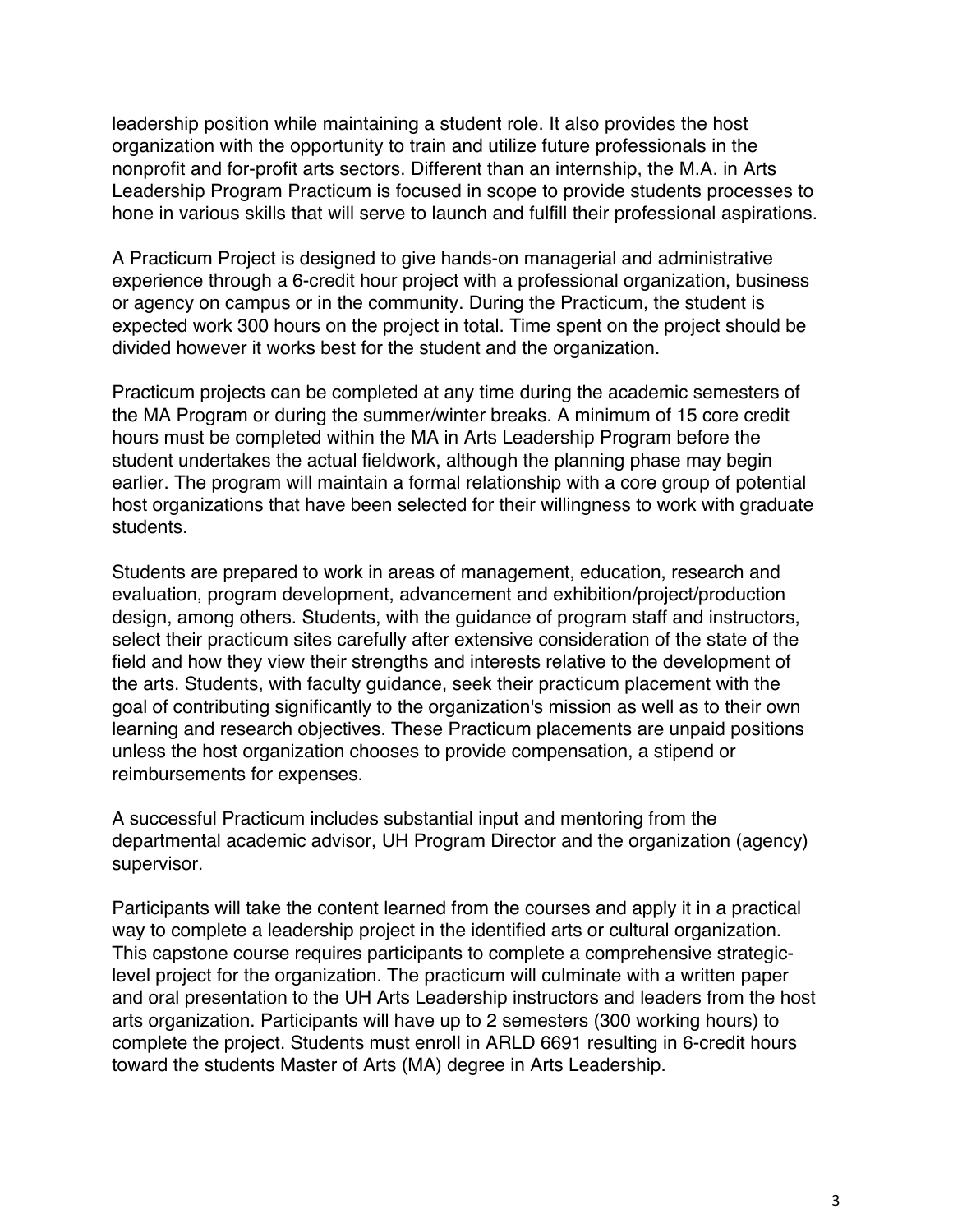With approximately 10-15 students participating in the program annually, internship and practicum placements will provide between 3,000 and 4,500 hours of service to organizations every year. Detailed information on process requirements, benchmarks and assessments will be provided to those students enrolled in ARLD 6691 as well as to their host organizations.

# **Practicum Criteria**

- 1. Student Eligibility Criteria to Qualify for Practicum
	- A cumulative UH GPA of 3.0 or better
	- Successful completion of 15 credit hours of academic coursework in the MA in Arts Leadership Program (final degree requirements may be taken concurrently with practicum)
	- Recommendation from the Arts Leadership Program Director
- 2. Agency Criteria to Qualify as Practicum Site
	- Opportunities for learning and quality and quantity of supervision shall be adequate to meet students' educational objectives, including access to staff and board meetings
	- Policies and procedures of the agency shall support those of the Arts Leadership program and of the University of Houston, including equal opportunity and equal treatment without regard to race, color, religion, national origin, sex, age, disability, veteran status, or sexual orientation except where such distinction is required by law
	- The agency may provide remuneration to the student for seminars, workshops and other learning experiences, as well as travel reimbursements and other agency-related expenses as afforded by the agency to regular employees of the agency
	- The agency shall have qualified Practicum project supervisors
	- The staff shall be large enough to ensure that the basic agency programs are developed and maintained sufficiently without reliance on students
	- The agency shall have 501(c) 3 tax-exempt status if considered a nonprofit organization or registered LLC if a for-profit business
- 3. Practicum Supervisor Criteria
	- The Supervisor shall have a Bachelor's degree and at least three years of art administration or related experience
	- Supervisors shall have a thorough knowledge of the agency where students are placed and shall demonstrate interest in staff development and instruction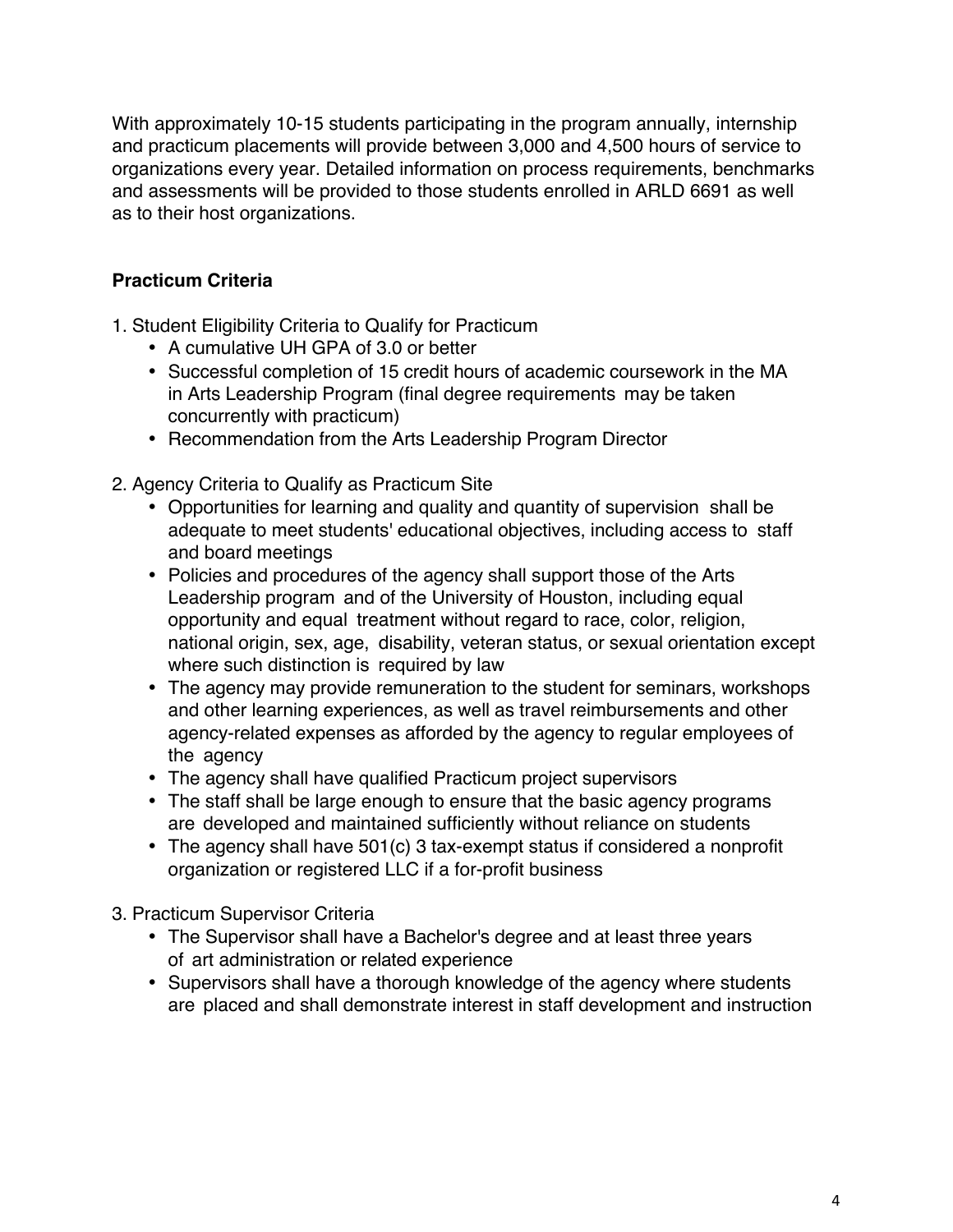# **Placement Procedure**

- 1. Student placement should be a formal process that facilitates a professional relationship between the agency and the student. This process should include a job application and/or submission of a resume by the student and a formal job interview. The agency and the student should have enough information to make a decision that will be satisfying to both. Students will be coming from a variety of artistic disciplines and interest areas, and the focus of the Practicum may be dependent upon the student interest and agency's mission. The Practicum, however, should include a required base of experiences to provide the student with a full range of skills based on the MA in Arts Leadership areas of competencies (see p. 5).
- 2. The Agency must provide an adequate description of the agency and its programs, as well as an updated Practicum description for the student to make informed choices for Practicum interviews and placement.
- 3. The agency and the student shall each make their determination of acceptability and report to the Program Director.
- 4. The Program Director shall match students with agencies, making every effort to honor the student's and agency's specific requests for preference. The Program Director shall notify the student and the agency by e-mail or phone to inform them of Practicum matches. The student will then contact the agency to confirm placement.

# **Internship Structure**

- 1. Students are required to complete no less than a total of 300 contact hours verified by the agency. Depending upon the student's and the agency's needs, the 300 hours may be completed as follows:
	- Two semesters, 10 hours per week for 15 weeks each semester, or 150 hours per semester for a total of 300 hours
	- Twelve weeks at 25 hours per week, usually during the summer months
	- A combination of the above as agreed upon between the student, the agency and the MA in Arts Leadership Program
- 2. Student hours and schedules shall be determined by the student and agency. Definition of contact hours and specific arrangements for such things as lunch, trainings and seminars, sick time and take-home work will be delineated within the final agreement.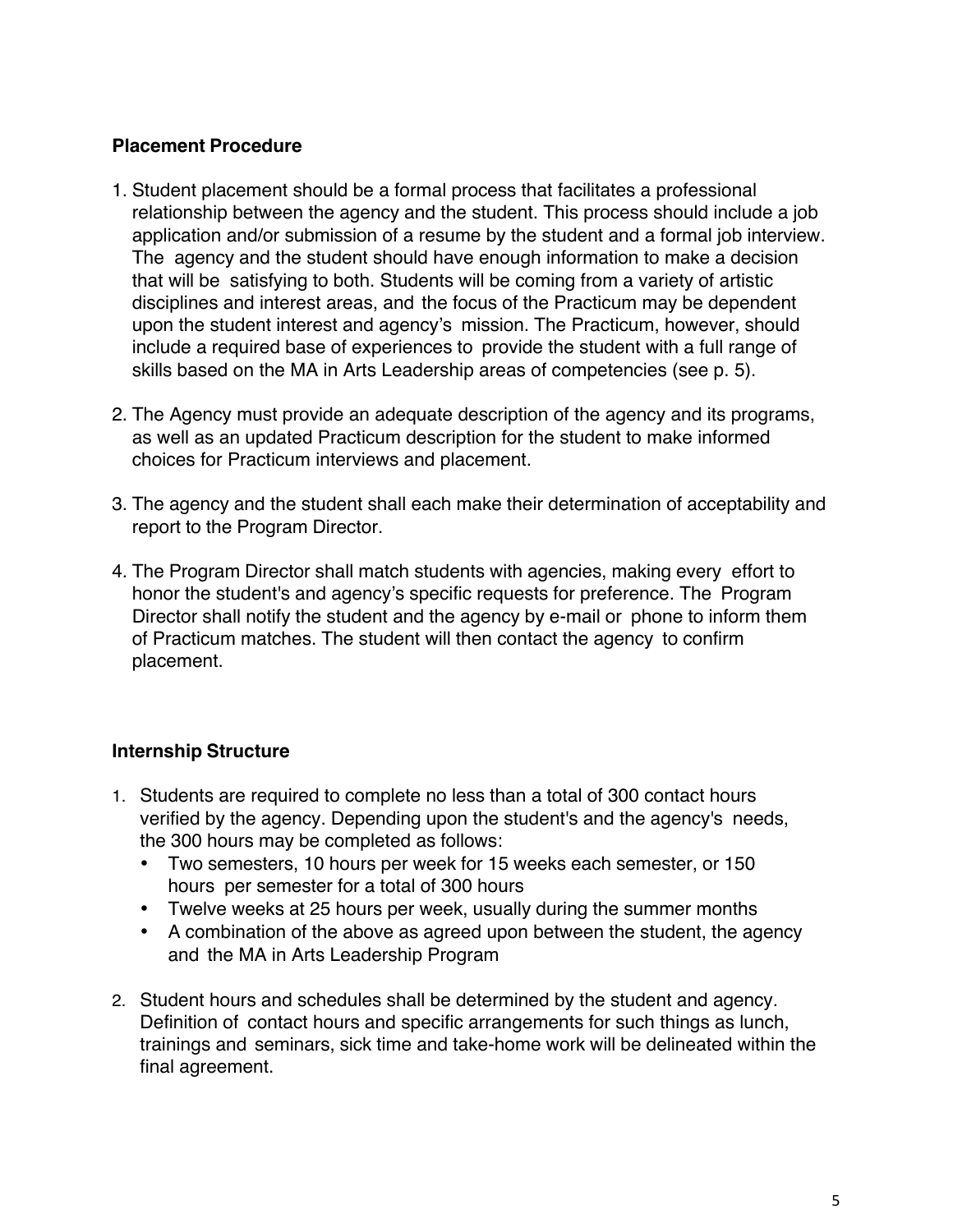3. Compensation in the form of stipends or hourly wages shall be determined on a case by case basis, depending upon the ability of the agency to pay.

# **Responsibilities and Procedures**

To comply with educational goals and objectives, students shall be afforded:

- Opportunities to test theories, concepts and philosophies
- Opportunities to test skills in management, supervision and leadership
- Opportunities for self-evaluation and assessment of the Practicum agency and the arts, culture and entertainment service field
- Opportunities to establish positive interpersonal and professional relationships
- Opportunities to observe and develop values and ethics of the industry
- Opportunities to develop, plan and carry through with projects

#### **Areas of Competency**

The agency can provide students opportunities to gain knowledge and/or practice skills in the MA in Arts Leadership competency areas of:

- Communications, Marketing and Public Relations
- Cultural Competency and Diversity
- Financial Resources, Development and Management
- Foundations and Management of the Nonprofit Sector
- Governance, Leadership and Advocacy
- Legal and Ethical Decision Making
- Personal and Professional Development
- Programming and Artistic Development
- Community Outreach and Education Development
- Volunteer and Human Resource Management
- Future of the Non-profit Arts Sector

#### **Student Responsibilities to the Agency**

- Accept and to adhere to the rules and regulations governing the agency
- Accept the agency's philosophy, methods, leadership and programs
- Become an integral and participating member of the agency staff
- Prepare for weekly agency supervisor/student supervision conferences
- Notify the agency supervisor well in advance in cases of absence from work or anticipated absences from work
- Consult with the agency supervisor when confronted with problems which cannot be satisfactorily solved independently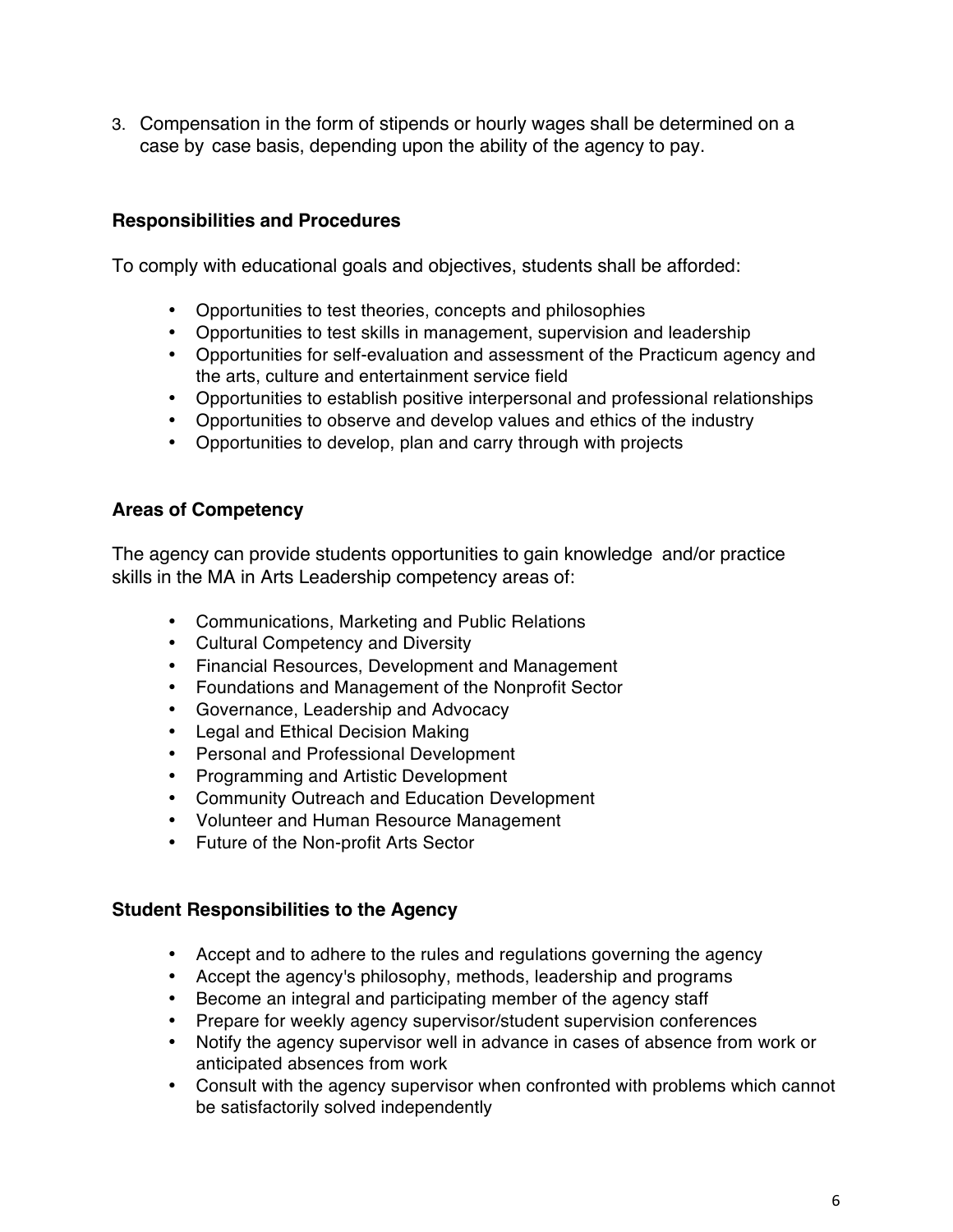- to plan thoroughly and well in advance for all assignments
- to conduct oneself professionally at all times in contacts with staff and clients
- to evaluate each meeting or activity that is planned and/or conducted by the student

#### **Student Responsibilities to the MA in Arts Leadership Program**

- Arrange conference time and site visits with the agency supervisor and the Arts Leadership Program Director/Coordinator to occur at the end of the first 150 hour time period or at the end of the first semester
- Contact the Arts Leadership Program Director/Coordinator whenever concerns or problems are not solved at the agency
- Submit to the Program Director/Coordinator bi-weekly time sheets reports in the first semester and second semester as a process of communication regarding problems, questions and progress
- Meet all other deadlines and assignments

#### **Agency's Responsibilities to the Student**

- Provide agency-based educational/learning opportunities
- Provide one supervisor with time committed for weekly meetings for instruction, updates and supervision
- Provide a supportive atmosphere for maximum growth
- Aid the student in determining job/project responsibilities through a comprehensive, specific job/project description
- Allow the student reasonable freedom of operation where the student is qualified and competent, assuring that the agency's first responsibility is to the agency's constituents
- Include the student in all relevant staff in-service training
- Aid the student in defining their role through an orientation program which includes agency policies, regulations, goals and objectives
- Provide the student the opportunity to attend professional workshops, meetings, conferences and seminars as part of the placement whenever possible and/or appropriate
- Sssist the student when necessary in completion of assignments and reports prepared for MA in Arts Leadership Program
- Prepare and provide student evaluations
- Remuneration for travel and other agency business expenses incurred by the student according to agency policy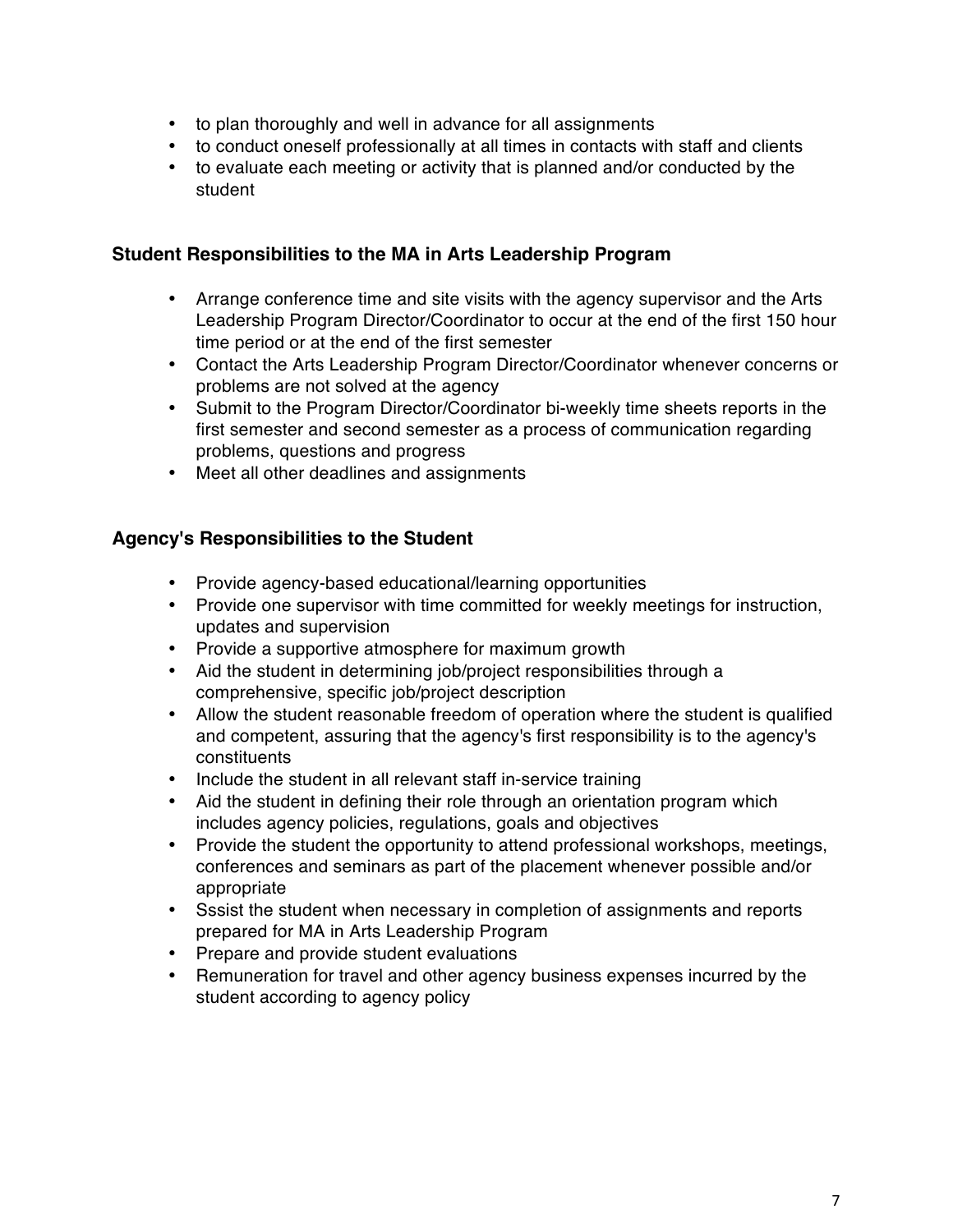# **Agency's Responsibilities to the MA in Arts Leadership Program**

- Demonstrate a sincere desire to participate in an educational program with the objective of contributing to the preparation of quality personnel for the profession
- Maintain a high standard with staff qualified, through both education and experience, to supervise Practicum placement students
- Maintain sound administrative procedures including adequate personnel policies, and staff development program
- Be an equal opportunity employer
- Interview students prior to making the decision to accept or reject for Practicum
- Participate in meetings with the agency supervisor, the student and the Program **Director**

# **MA in Arts Leadership Program's Responsibilities to the Student**

- Ensure that the student has met all requirements before participating in the Practicum
- Represent the Program in all official arrangements with the agency
- Consult with and place the student at an approved agency
- Maintain open communication with the student and the agency in all matters pertaining to the Practicum
- Supervise the student with at least one on-site visit per semester, with periodic phone calls/emails to the student and the agency supervisor, by evaluating reports and written goals and objectives, by reviewing evaluation agreement, by approving the project proposal and by evaluating the submitting final grade for final project submission

# **MA in Arts Leadership Program's Responsibilities to the Agency**

- Interpret the Practicum program policies
- Maintain open communication with agency staff
- Formulate a mutually acceptable agreement for placement of students
- Make final decisions on placement of the student with input from the agency
- Make at least one on-site visit with the student and the agency supervisor
- Provide the opportunity for all supervisors, students and faculty to discuss Practicum and professional information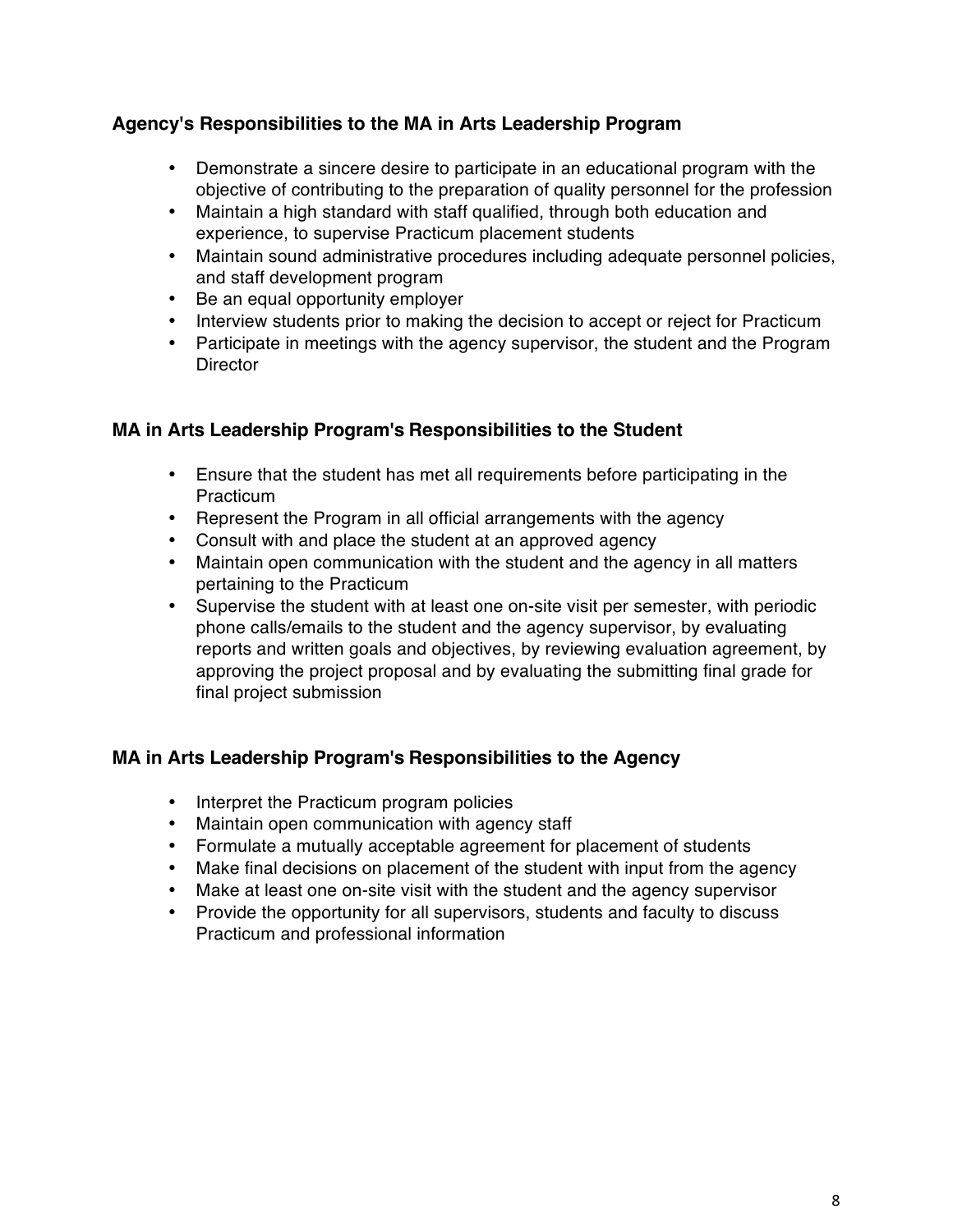# **Policies and Procedures**

Students currently enrolled at the University of Houston shall be covered under the University's D&O policy for liability insurance. Occasionally a change of placement is necessary and may be granted for any of the following reasons:

- Change in student's personal circumstances (finances, transportation, health)
- Change in agency circumstances such that student learning objectives cannot be met
- Agency is unable to provide accessibility to students with physical challenges
- Change in school policy
- Internal matters of the agency
- Irreconcilable differences between student and Practicum supervisor

## **Procedure for Change**

- The student must notify and discuss the desire for change of placement with the Practicum supervisor with a factual delineation of factors involved. If the issues are not resolved, the student must discuss the concerns with the Program Director.
- The Program Director will review the concerns with both the student and the Practicum supervisor before making a formal recommendation. If it appears that change is necessary, the student must submit a written request for change of placement.
- Upon receipt of the request, the Program Director will contact the Practicum supervisor to advise him/her of the placement change request.
- If the Practicum supervisor initiates the change, the Program Director will discuss the concerns with the student prior to proceeding with termination.
- A conference will be held with all parties involved and a final decision will be made after a consensus between all parties is reached.
- The agency executive contact will be informed in writing of the decision and rationale for action taken by the Program Director.

#### **The Project Proposal**

The student will complete a Project Proposal to be submitted to the Arts Leadership Program Director for final approval.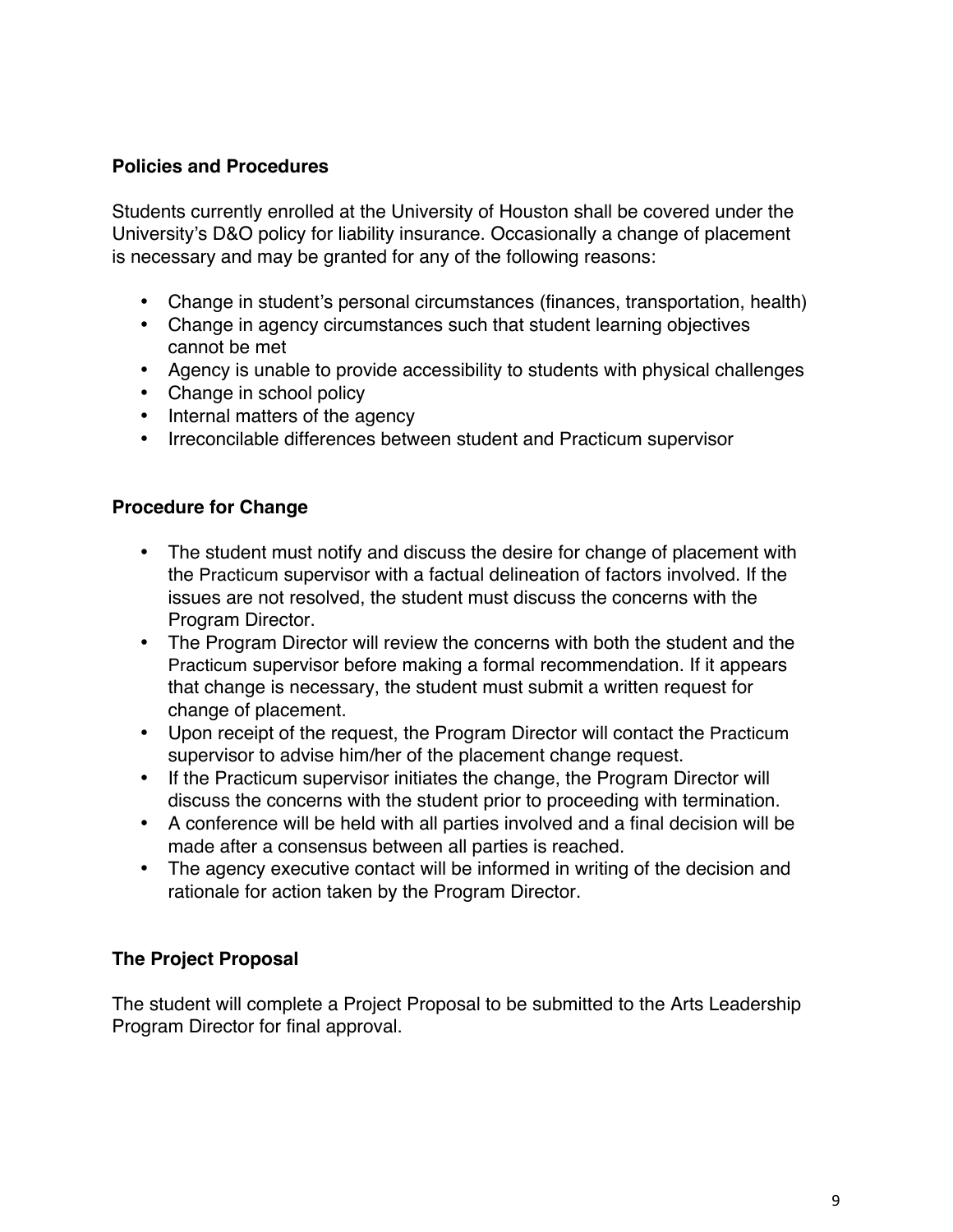The proposal will include:

- Goals and objectives: details on the Practicum project based on the needs of the agency and the areas of interest of the students (see p.10 for project examples)
- Tasks: specific implementation steps, activities, functions to be engaged in and/or performed to reach objectives
- Learning objectives: compatible with student career goals, assessments of strengths and limitations, and Practicum learning objectives
- Personnel details: hours and days for Practicum work including filed work, research and office hours, any holiday /sick leave arrangements and compensation if applicable
- Structure of final project submission based on the proposed project (grading and evaluation methods will be determined by Arts Leadership Program Director and student)

# **Evaluation Process**

- Evaluation is the on-going process of determining, assessing and mutually clarifying the extent to which the student is attaining desired professional growth as defined in the Project Proposal, including where the student is in relation to defined goals and in identifying factors that facilitated or interfered with performance, as well as where the student needs to go within a specified period of time in the future.
- Participation by the student in all steps of the evaluation process is essential if the evaluation is to achieve its purpose.
- A Formal Evaluation will be submitted by student at end of each semester to Program Director
- Student Practicum Bi-weekly Time Sheets/Reports will be completed by student and submitted to Program Director at the end of the placement
- Final responsibility for the evaluation process must be placed with the student and the Program Director. Students are required to sign the evaluations and may attach comments if desired.
- There should be no "surprises" in the final evaluation since progress should be mutually evaluated on an on-going basis within supervisory conferences.
- Emotions involved in the evaluation process should not be ignored, but handled and understood appropriately.
- Students will be required to present the Final Practicum Project, including research findings and personal reflections to selected members of the Arts Leadership faculty and selected members of the agency to complete final grade.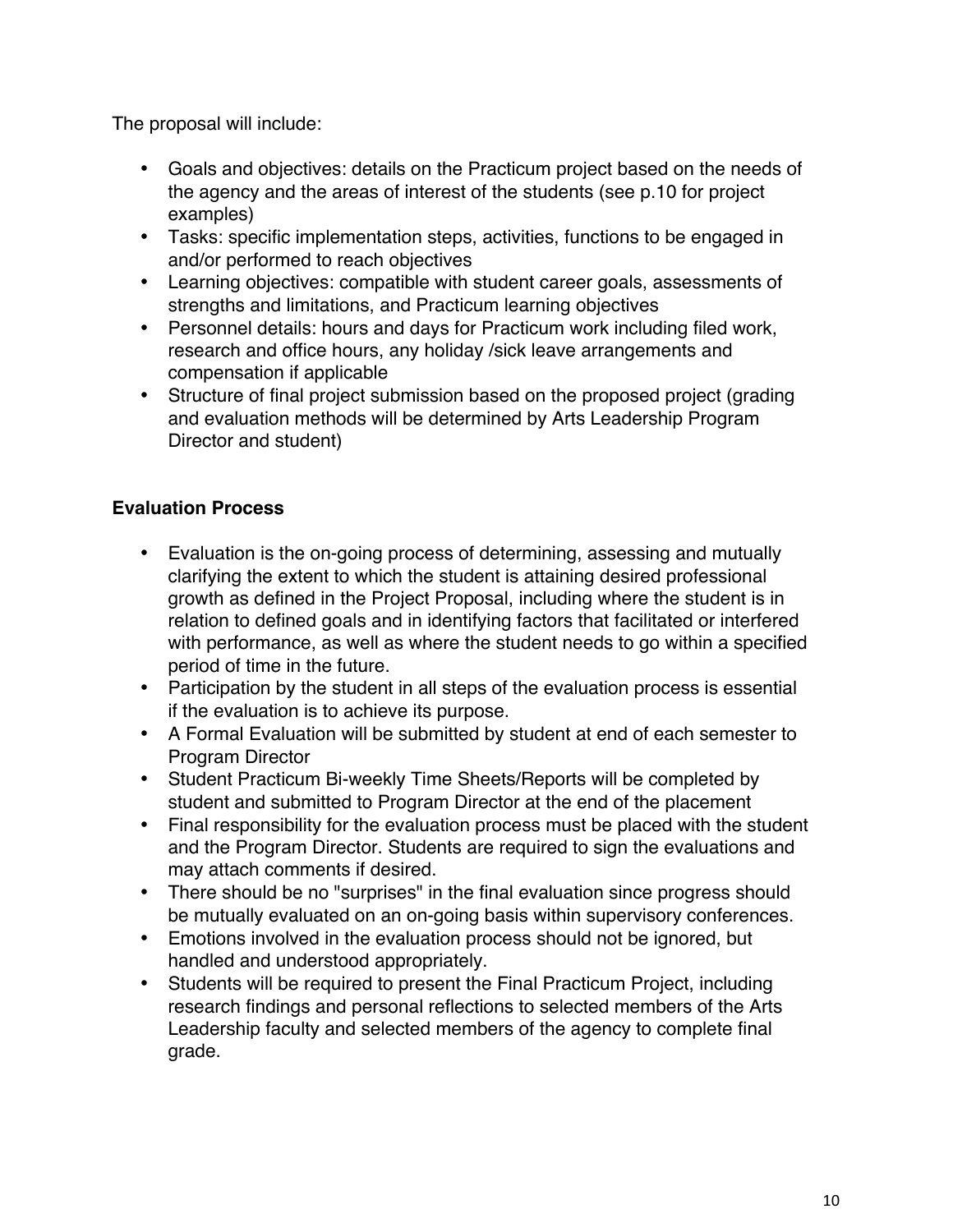# **Forms and Reports**

- Practicum Partner Profile (completed by student)
- Project Proposal (prepared by the student and approved by the agency and Program Director)
- Student Practicum Bi-weekly Timesheets/Reports (completed by student and submitted to Program Director at the conclusion of the practicum)
- Evaluations (submitted by student at end of each semester to Program Director)
- Final Practicum Project (submitted by student to Arts Leadership Director and Agency supervisor at the time of final presentation)

# **Examples for Practicum Projects**

- Development of a Strategic Plan
- Development of an Annual Giving Plan
- Development of a Business Plan
- Volunteer Program Evaluation
- Operations Plan
- Development of a Board Manual
- Implementation Strategy for Project/Program
- Internship/Career Implementation Plan
- Fund Development Plan
- Marketing Strategy
- Community Needs Assessment
- Tourism Assessment Implementation Plan
- Program Evaluation
- Internal Operations Evaluation
- Developing an Organizational Culture, a "Sense of Community" for organization
- An Assessment of Development Needs / Development Plan
- Develop a Plan for the Recruitment, Training and Supervision of Volunteers
- Feasibility Study
- Assessment of Volunteer Programs, Gathering and Analyzing Data
- Assessment, Evaluation and Benchmarking of Programs/Projects
- Board Development Plan with Policies and Procedures for a New Board of **Directors**
- Development of a Human Resources Department/Procedures for all Areas of Human Resources
- Developing a Plan and Making Preparations for a Merger with Another Organization/Company/Agency
- Developing a Communications Plan
- Creating a Workplace Giving Program and All Necessary Collateral Materials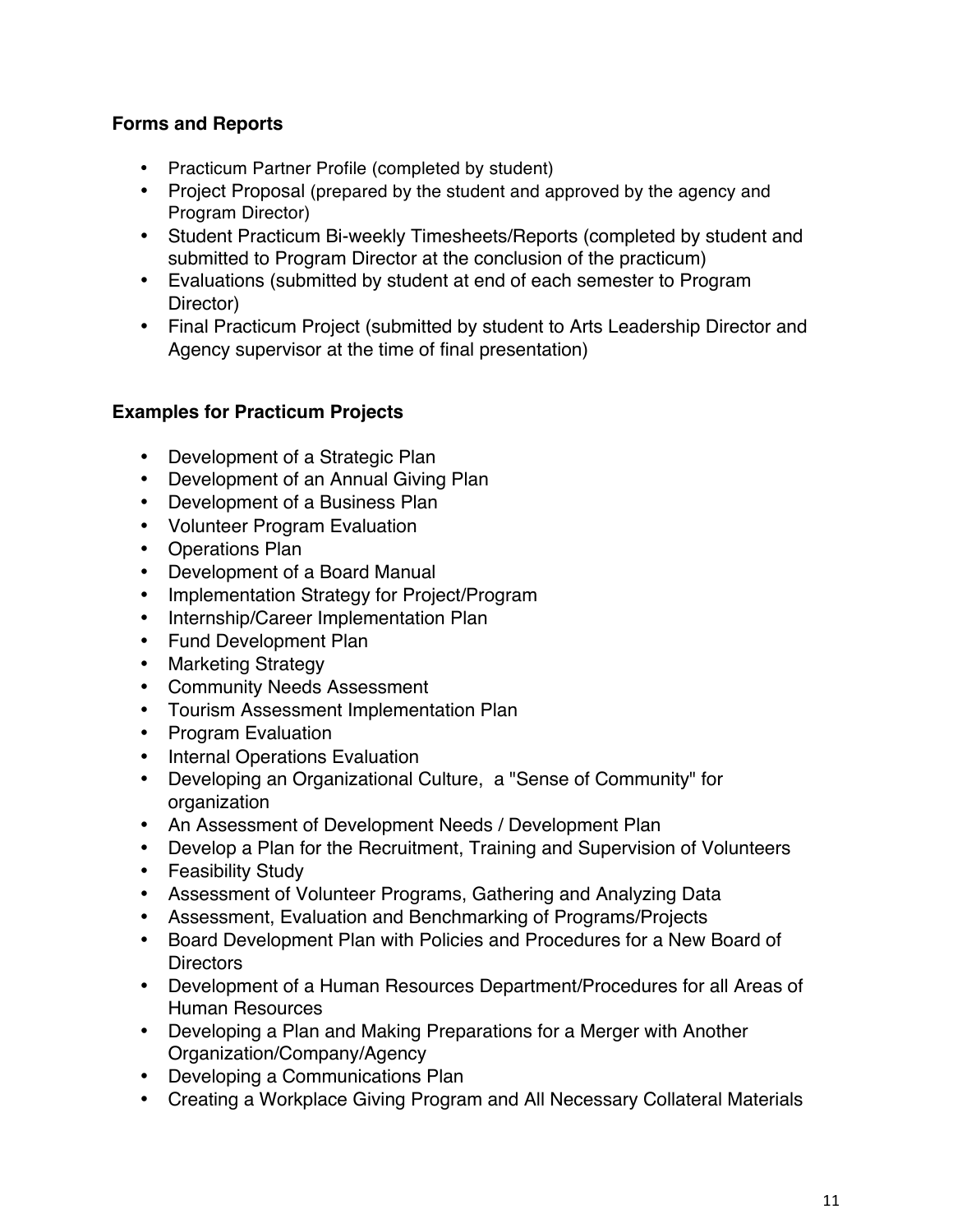- Developing a Website/Social Media Plan
- Development Plan, Including Case Study, for a Capital Campaign for a Proposed Building Complex/Facility
- Assessment, Development and Recommendations for Best Legal Practices
- Strategic Plan for the Growth in Digital Media Training, Production and Distribution for Community Development
- Assessment to Discern Membership Demographics
- Determining Operational Needs for New Facility
- Assessment of Moving from a Founders Board to a Governance Board, and the Development of a Corresponding Board Manual
- Assessment and Evaluation of Readiness for a Major Fundraising Campaign and Training of Key Constituents
- Assessment and Development of a Health, Safety or Greening Action Plan
- Assessment, Evaluation and Development of a Comprehensive Organization Policy and Procedures Manual
- Leadership Succession Plan
- Strategic Plan for Program Expansion
- Assessment and Evaluation of Current Membership Program and the
- Development of a Program Facilities Redesign
- A 1st Strategic Plan
- Audience Development Plan
- Measuring Outcomes Process
- Summer Jobs/Internship Pilot Program
- Individual Giving Development Plan with an Emphasis on Developing a Major Gifts Program
- An Education Plan
- A Community Outreach Plan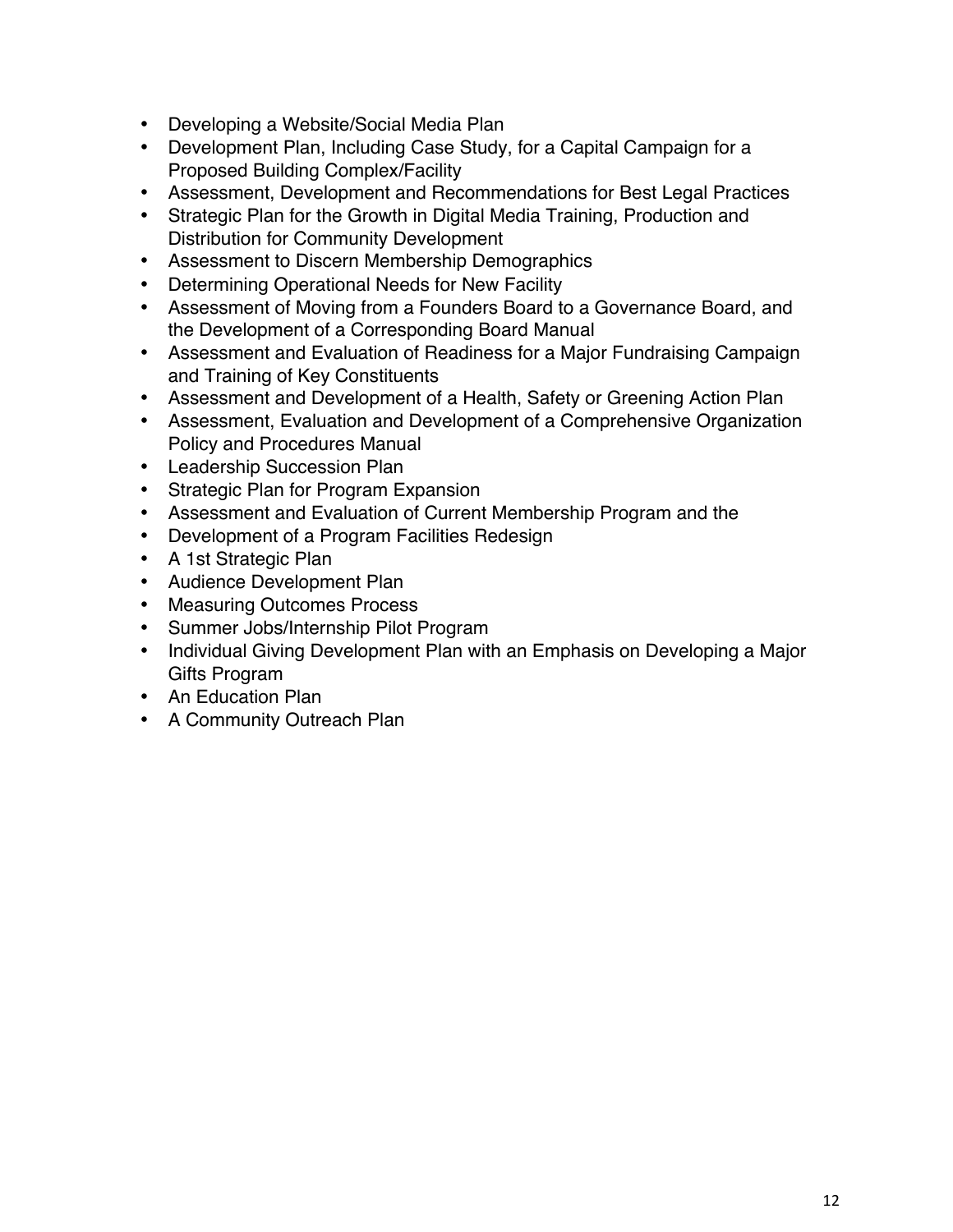# **REQUIRED CURRICULM MA IN ARTS LEADERSHIP**

A minimum of **15** credit hours from the following courses (3 credit hours each) are required to fulfill major learning objectives in the MA in Arts Leadership Program:

**PUBL 6310 -Administrative Theory:** The course establishes the theory base for the field of public administration by introducing students to a comprehensive set of historical and current theories, concepts, and approaches in public administration. The course will focus on theory in readings, and it will incorporate the application of theory in class discussions about current events and class papers. In the end, students should have a greater understanding of administrative theory and be able to apply it to the practice of public administration.

**ARLD 6310 -Fundraising for the Arts:** The course serves as an introduction to fundraising strategies for leaders of the arts and provides a comprehensive overview of the fundraising process for non-profit organizations. Students are introduced to basic terminology and concepts in the field; relationship building, the solicitation process, the grants process, major gifts process, the annual campaign, corporate giving and the role of planned giving within an organization's overall fundraising efforts.

**ARLD 6395-Selected Topics in Arts Leadership-Leading Change**: An intensive study of the current roles and expectations of art and culture leaders, students use case studies to explore major themes, challenges and trends in arts management. Students will acquire knowledge of basic rules and broad ideas for "turning around" distressed arts organizations, revitalizing dated concepts in arts management, managing organizational growth, planning leadership successions and keeping arts organizations strong through challenging economic times.

**PUBL 6395 -Non-Profit Management**: This course is designed to facilitate an understanding of non-governmental service/advocacy organizations, or "nonprofit organizations", and the management and leadership skills required to effectively